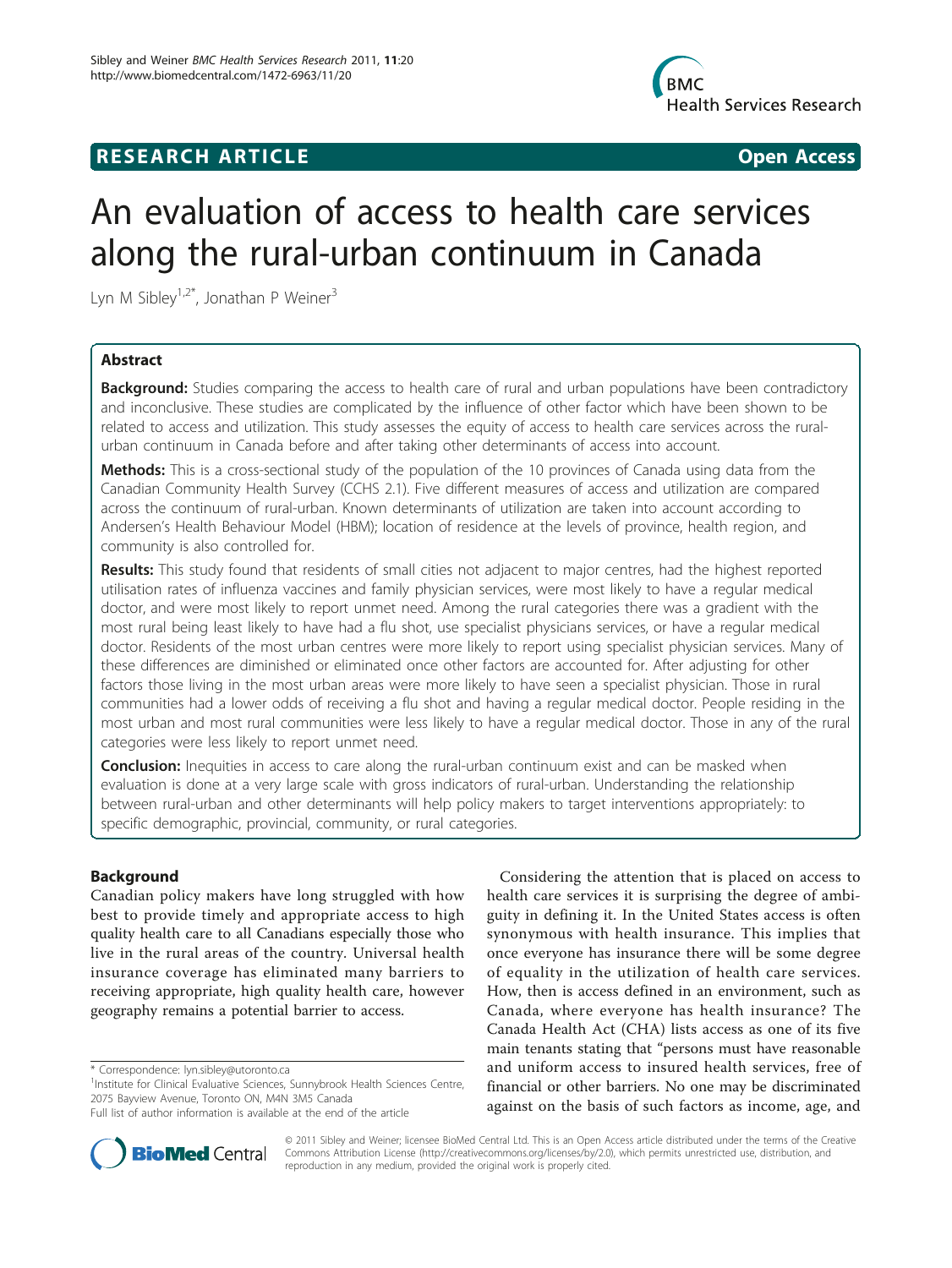health status [[1\]](#page-9-0)." While there is general agreement about the value of this principle, there is a great deal of national discourse about how this should be interpreted, applied, and evaluated [\[2](#page-9-0)-[4\]](#page-9-0).

Andersen has operationalized a definition of access to be used in health services research. He states that access is "the actual use of personal health services and everything that facilitates or impedes the use of personal health services [\[5](#page-9-0)]." In this definition, access consists of two components "the use of health services" and "everything that facilitates or impedes the use." It is this definition on which the Health Behaviour Model, the conceptual framework for this study is based.

An important concept in the evaluation of access is equity. Health care services are equitably distributed when health status and demographic indicators of health status are the strongest predictors of who uses health care [[6\]](#page-9-0). When evaluating the degree of equity, indicators of need are considered; in an equitable system those with equal need will have equal utilization rates (horizontal equity) and those with less need will have lower utilization rates (vertical equity) [[7](#page-9-0)].

Intuitively it is expected that rural populations have reduced access to health care services compared to urban populations. However studies comparing access of rural and urban populations have been contradictory and inconclusive. Whether or not differences between rural and urban populations are observed depends on the measure of access that is assessed, how rural-urban status is classified, and what other factors, such as geographic location beyond rural-urban, are taken in to account [\[8](#page-9-0)].

Many of the studies that compare access variables between rural and urban communities, use a dichotomous variable for rural-urban. This does not account for varying degrees of rurality of communities. Studies that use a binary indicator of rural-urban are less likely to observe a difference in access measures than studies that evaluate communities along a more specific continuum of rural-urban. A more specific scale acknowledges that large towns that are near major cities are very different from small towns in remote locations.

Studies that control for geographic location, or that focused on a specific region had differing results, than large scale studies that do not account for region, state, province, etc. There is a burgeoning body of literature on the effect of place of residence on health [\[9](#page-9-0),[10\]](#page-9-0) and although not growing as quickly, there is also a body of inquiry into the effects of place of residence on health services utilisation [[11-14\]](#page-9-0). Where people live has been shown to be associated with their health status, health behaviours, and their utilization of health care services.

In order to get a complete understanding of access to health care along the rural-urban continuum this study

uses five different measures of access that reflect both potential and realized access; uses a five level indicator of rural-urban status; and accounts for location of residence at the levels of province, health region, and community. The first objective of this study is to compare access to health care services in Canada across the rural-urban continuum. The second objective is to determine how much of the variation in access across the rural-urban continuum remains once other determinants are accounted for.

## Methods

This is a cross-sectional study of the population of the 10 provinces of Canada using data from the Canadian Community Health Survey (CCHS 2.1) conducted in 2003. Five different measures of access and utilization are compared across the continuum of rural-urban. Known determinants of utilization are taken into account according to Andersen's Health Behaviour Model (HBM) [[15](#page-9-0)], and location of residence at the levels of province, health region, and community.

#### Data Source

The CCHS is a very comprehensive national population survey aimed at describing the health and health services experiences of Canadians. The survey was conducted by Statistics Canada in collaboration with the federal Ministry of Health, the territorial and provincial Ministries of Health, and the Canadian Institute for Health Information. The CCHS survey questionnaire was administered using computer-assisted interviewing in-person, when possible, and by telephone when a faceto-face interview was not feasible [[16](#page-9-0)].

Based on the available resources and the desire to produce reliable statistics at the health region level, CCHS 2.1 aimed to include 133,700 respondents. The sample was divided among the provinces based on the population and the number of health regions. Each province's sample was then distributed among the health regions proportionally to the square root of the population in each HR. The survey response rate was 80.7%. Individuals that were sampled but did not respond to the survey were accounted for in the survey weights [[16\]](#page-9-0).

Statistics Canada estimates that the survey is representative of approximately 98% of the Canadian population aged 12 and older. The 2% that are not represented include those residing on Indian Reserves or Crown lands, in institutions, in certain remote areas of the territories, or who are full-time members of the Canadian Armed Forces [[16\]](#page-9-0).

This study is based on data collected from adults aged 20 and older and lived in one of the 10 provinces of Canada. The two percent of survey subjects who had their responses given by proxy – either because they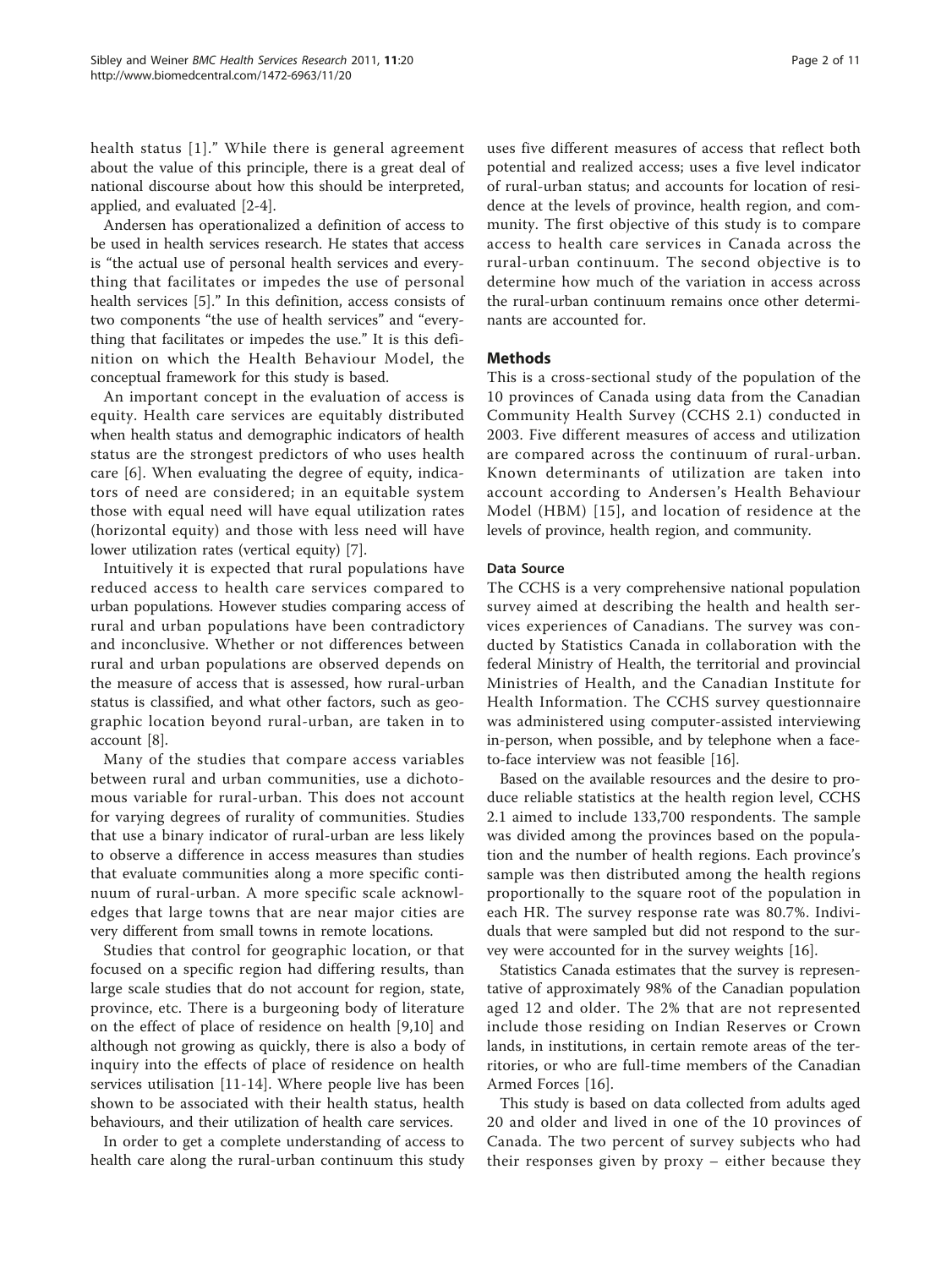were not available or they were unable to answer because of language or poor health – were excluded from this study.

### Study Variables

The five survey derived outcome variables used in this analysis are:

- having had an influenza vaccination in the previous two years;
- having seen a family physician in the previous 12 months;
- having seen a specialist physician (other than an eye doctor) in the previous 12 months;
- self-perceived unmet need in the previous 12 months; and
- having a regular medical doctor.

These outcomes were chosen because they reflect health care access from a broad range of sectors, including primary and secondary care; preventative and therapeutic interventions; and utilization and factors that facilitate utilization. These variables were also expected to show adequate variation across the population.

Having had an influenza vaccination in the last two years is an outcome measure of having received high quality primary health care. The 2002-2003 influenza season National Advisory Committee on Immunization recommendations to Health Canada state that people at risk of influenza-related complications be immunized: people with chronic conditions, residents of nursing homes, people age 65+. They also recommend that people who are in close contact with these at risk groups, such as care givers and health professionals be immunized. Finally, they recommend that healthy people who wish to avoid getting the flu be immunized [[17\]](#page-9-0).

Self-perceived unmet need occurs when an individual feels that they required health care services but for one reason or another they did not receive them. Specifically respondents are asked "During the past 12 months, was there ever a time when you felt that you needed health care but didn't receive it?" The benefit of using this outcome is that it does not rely on respondents seeing a physician. It provides some insight into the health care needs of those who have not seen a physician.

There are two different variables used to assess the use of physician services: having had one or more consultations with a family physician, and having had one or more consultations with a specialist physician. These were based on responses to the following questions.

1. Not counting when you were an overnight patient, in the past 12 months, how many times have you seen, or talked on the telephone, about your physical, emotional or mental health with: ... a family doctor, or general practitioner?

2. Not counting when you were an overnight patient, in the past 12 months, how many times have you seen, or talked on the telephone, about your physical, emotional or mental health with: ... any other medical doctor (such as a surgeon, allergist, orthopaedist, gynaecologist or psychiatrist)?

It is estimated that the Canadian National average number of physician visits among those who had a visit in 2003 was 5.2 for family physician visits, and 3.2 for specialist visits [\[18\]](#page-9-0).

The final outcome measure was having a regular medical doctor. This measure of health behaviour is also an enabling resource in the health behaviour model. The variable was derived from the response to the questions "Do you have a regular medical doctor?" Often this variable is referred to as usual source of care, however in this case the survey explicitly referred to a medical doctor.

In his previous works Andersen referred to the utilization of health services as realized access and to factors that facilitate the use of services as potential access [\[15](#page-9-0)]. To avoid confusion in this paper if the word access is used it will mean both potential and realized access in general, otherwise the specific component will be referred to directly.

The indicator used to represent communities on the rural-urban continuum is the Statistical Area Classification (SAC) [[19](#page-9-0)] as recommended by Statistics Canada in the Rural and Small Town Canada Analysis Bulletin [[20\]](#page-9-0). The basis of this definition is Census Subdivisions which are legislatively determined municipalities or equivalents. According to the definition each Census Subdivision with a population less than 10,000 is categorized as rural or small town. These rural and small towns are further classified into Metropolitan Influence Zones (MIZs) which are determined by the percentage of the community population that commutes to a city or urban centre for employment. Urban municipalities are classified as Census Agglomerations (CAs), small urban centres with between 10,000 and 100,000 people, or Census Metropolitan Areas (CMAs), urban centres with 100,000 people or more [\[19,20](#page-9-0)]. The Statistical Area Classification is given in Table [1](#page-3-0) along with the population of each category [\[21,22\]](#page-9-0).

Geographic location is assessed at the level of province, health region, and Consolidated Census Subdivision. Health care services are administered provincially in Canada and each province is divided into a number of health regions for administrative purposes. There are 126 health regions in the country and the number of health regions per province varies from one in each of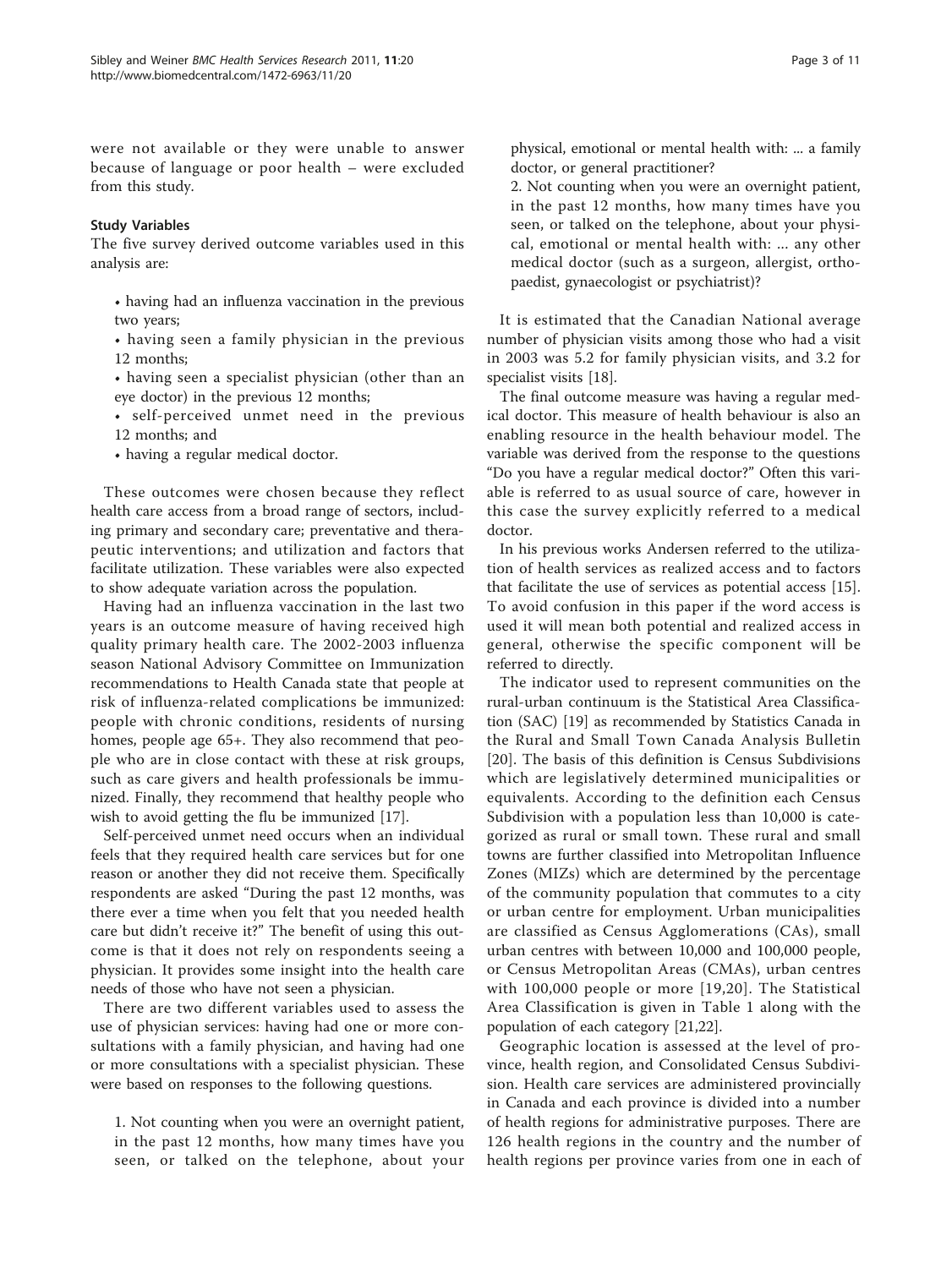|              | Category                                     | <b>Description</b>                                                                                                  | % of Canadian<br>Population |
|--------------|----------------------------------------------|---------------------------------------------------------------------------------------------------------------------|-----------------------------|
| Urban        |                                              |                                                                                                                     |                             |
|              | Census Metropolitan Areas<br>(CMA)           | One or more adjacent Census Subdivisions (CSDs) situated around a major urban<br>core (population $\geq 100,000$ ). | 64.3                        |
|              | Census Agglomerations (CA)                   | One or more adjacent CSDs situated around a major urban core (population $\geq$<br>$10,000$ ).                      | 15.1                        |
| <b>Rural</b> |                                              |                                                                                                                     |                             |
|              | Strong Metropolitan Influenced<br>Zone (MIZ) | A CSD where more than 30% of residents commute to work in an urban core<br>(population $<$ 10,000).                 | 5.1                         |
|              | Moderate MIZ                                 | A CSD where between 5% and 30% of residents commute to work in an urban<br>core (population $<$ 10,000).            | 7.6                         |
|              | Weak MIZ                                     | A CSD where between 0% and 5% of residents commute to work in an urban<br>core (population $<$ 10,000).             | 6.6                         |
|              | No MIZ                                       | A CSD where forty or fewer residents commute to work in an urban core<br>(population $<$ 10,000).                   | 1.1                         |
|              |                                              |                                                                                                                     |                             |

### <span id="page-3-0"></span>Table 1 Statistical Area Classification Hierarchy (2001)[\[20](#page-9-0),[21\]](#page-9-0)

the territories to 37 in the province of Ontario. Consolidated Census Subdivisions (CCSs) are municipalities or adjacent economically dependent communities [\[19\]](#page-9-0).

The other independent predictor variables were selected based on Andersen's Health Behaviour Model (HBM) and other research on determinants in Canada [[15\]](#page-9-0). These predictors were identified as components of: need, predisposing characteristics, and enabling factors.

Two measures of need are used in this study: the presence of chronic conditions and self-rated health status. The measure of chronic conditions indicates whether subjects have zero, one, or two or more chronic conditions. In the questionnaire respondents were given a list of chronic conditions (Table 2) that was preceded by the instruction "Now I'd like to ask about certain chronic health conditions which you may have. We are interested in 'long-term conditions' which are expected to last or have already lasted 6 months or more and that have been diagnosed by a health professional." The number of

#### Table 2 Chronic Conditions

| Asthma                                   | Cataracts                            |
|------------------------------------------|--------------------------------------|
| Fibromyalgia                             | Glaucoma                             |
| Arthritis or rheumatism                  | Thyroid condition                    |
| High blood pressure                      | Chronic fatigue syndrome             |
| Migraine headaches                       | Multiple chemical sensitivities      |
| Diabetes                                 | Schizophrenia                        |
| Epilepsy                                 | Mood disorder                        |
| Heart Disease                            | Anxiety disorder                     |
| Cancer                                   | Other developmental disorder         |
| Stomach or intestinal ulcers             | Eating disorder                      |
| Effects of stroke                        | Chronic bronchitis                   |
| Bowel disorder/Crohn's or colitis        | Emphysema of COPD                    |
| Alzheimer's disease or other<br>dementia | Other long-term health<br>conditions |

conditions reported by each person was summed. Selfrated health status is a widely used measure of need and has been shown to be strongly related to utilization of health care services. This measure has the five categories excellent, very good, good, fair, and poor which are rated by survey respondents in response to the question "In general, would you say your health is?"

Predisposing characteristics describe an individual's propensity to use health care services. They are generally demographic factors that are related to utilisation and are not easily altered. The predisposing variable used in this study were: sex, age, marital status, educational attainment, and ethnic origin.

Enabling resources are the means that individuals have available to them for the use of health care services. These factors are generally more mutable than predisposing characteristics, as they include such things as insurance and availability of physicians. Other enabling factors that are not as easily modified, at least in the short term, are household income, and employment status. The enabling factors used in this study were: having a regular medical doctor, income adequacy, having pharmaceuticals insurance, and occupation class.

Note that the variable "has a regular medical doctor" is included as both an enabling resource (independent variable) and a measure of access (dependent variable). Having a regular medical doctor is a resource that enables the use of care, however having a regular medical doctor to provide care when needed is an indicator of access.

Greater detail on each of the variables can be found in the survey documentation [[16\]](#page-9-0).

#### Missing Data

For each question or category of questions there is a percentage of respondents for whom the question was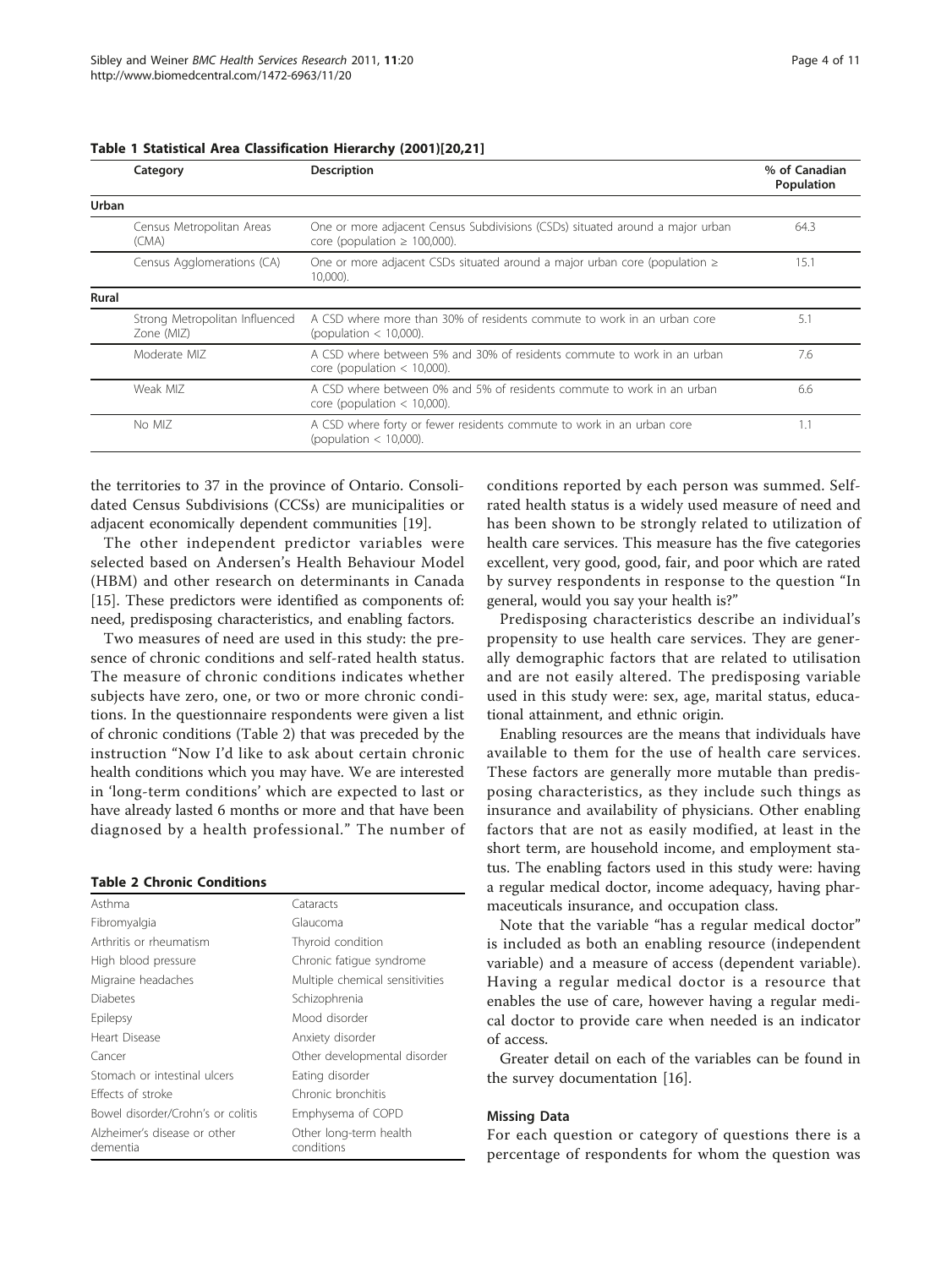not appropriate, or who were unable or unwilling to answer. Comparisons of the rates with and without the missing values revealed very little difference in most cases. The only notable difference was in income adequacy, where a response is not given for 12.3% of the theoretical population. Dropping these records from the analysis would mean dropping a substantial percentage of the sample and may lead to misleading conclusions. Because income adequacy is an important variable to consider as a determinant of health services utilization a category for "Not Stated" was included in the analysis. Because a separate coefficient/odds ratio was be assigned to this category it is assumed that these people have something in common with each other, and that the non-responders are not randomly distributed through the population.

## Analytical Approach

The analytical approach to address the first objective was to calculate unadjusted odds ratios to compare each access measure across the rural-urban continuum. To address the second objective multilevel logistic regression models were developed that included the HBM variables and accounted for location at the levels of province, health region, and without CCS. The odds ratios for the six levels of rural-urban were evaluated at each iteration of the model. To build the logistic regression models and decide on the variables used the steps outlined by Hosmer and Lemeshow were followed [[23](#page-9-0)].

Multilevel models were developed following the methods described by Luke and Snijders [[24](#page-9-0),[25\]](#page-9-0). The observed variance that is attributed to health region and CCS was reported as intraclass correlation coefficients (ICCs) [[24\]](#page-9-0), and median odds ratio (MOR). The ICC is interpreted as the proportion of the overall variance that is attributable to a given level of the data hierarchy [\[24](#page-9-0)]. The median odds ratio (MOR) is used to quantify the heterogeneity between place of residence on the odds ratio scale so that it can be compared with the odds ratios given for the fixed effects variables [[26-28\]](#page-9-0).

As with any complex survey design the subjects in this study were not a simple random sample of the population. The CCHS used a multi-staged cluster design where each subject is assigned a weight indicating the number of individuals that they are meant to represent. The weights are used to derive meaningful estimates of population rates. A bootstrap re-sampling technique is used to estimate any sampling error in the survey when calculating the variances and confidence intervals [\[16](#page-9-0)].

## Results

The survey sample for this study includes 111,258 individuals aged 20 or older that lived in one of the ten Canadian provinces in 2003. After applying the sampling weights, the sample represents approximately 22.6 million people or 69.5% of the population of Canada.

The first objective of this study is to compare access to health care services in Canada across the rural-urban continuum. Table 3 and Table [4](#page-5-0) compare the access measures across SAC. These results show that residents of Census Agglomerations, that is small cities not adjacent to major centres, had the highest reported utilisation rates of influenza vaccines and family physician services, were most likely to have a regular medical doctor, and were most likely to report unmet need. Among the rural categories there was a gradient with the most rural (no or weak Metropolitan Influence Zone [MIZ]) being least likely to have had a flu shot, use specialist physicians services, or have a regular medical doctor. Residents of the most urban centres (Central Metropolitan Area [CMA]) are more likely to report using specialist physician services.

The second objective of this study is to evaluate how much variation in access there is once other determinants are taken in to account. Multiple logistic regression models were built to assess factors that are related to each of the five access measures and to evaluate how much the variation across the rural/urban continuum changes once these factors are controlled for. These models are given in Additional file [1](#page-8-0), Appendix.

The two indicators of need, self-rated health status and chronic conditions, are very strong predictors of access and show a clear pattern across all of the access measures. The demographic variables of age and sex were strongly related to the access measures, with older people and women reporting higher levels of utilization. Women have a higher likelihood of using health care services, having a regular medical doctor and reporting

Table 3 Distribution of Variables Across Rural-Urban Categories (% responding affirmatively)

| <b>Statistical Area Classification</b> | Flu Shot | <b>Unmet Need</b> | Family Physician Visit | Specialist Physician Visit | <b>Regular Medical Doctor</b> |
|----------------------------------------|----------|-------------------|------------------------|----------------------------|-------------------------------|
| Urban - $CMA^a$                        | 35.9     |                   | 78.5                   | 29.4                       | 85.2                          |
| Urban - CA                             | 37.0     | 12.7              | 78.7                   | 26.6                       | 89.1                          |
| Rural - Strong MIZ                     | 35.5     | 10.8              | 75.9                   | 27.1                       | 87.5                          |
| Rural - Moderate MIZ                   | 32.7     | 10.2              | 76.2                   | 24.6                       | 83.4                          |
| Rural - Weak or No MIZ                 | 30.5     | 11 2              | 77.4                   | 22.8                       | 83.9                          |

<sup>a</sup>CMA = Census Metropolitan Areas; CA = Census Agglomerations; MIZ = Metropolitan Influenced Zone.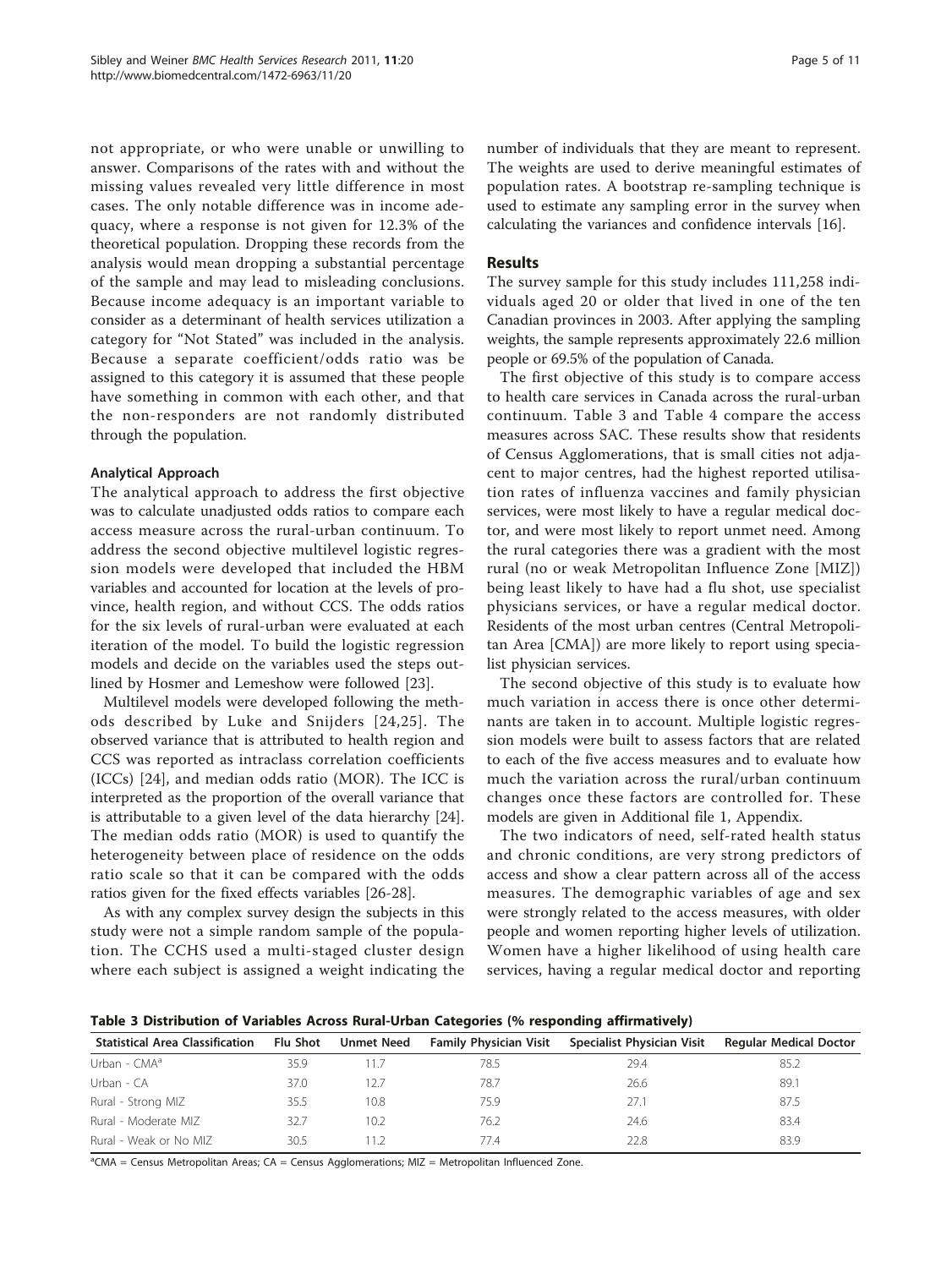<span id="page-5-0"></span>

| Table 4 Unadjusted Univariate Logistic Regression – Comparison of Access Measures by Rural-Urban. Odds Ratio (95% |  |  |  |
|-------------------------------------------------------------------------------------------------------------------|--|--|--|
| CI) Higher numbers indicate a higher likelihood of outcome                                                        |  |  |  |

| <b>Statistical Area</b><br><b>Classification</b> | Influenza<br>Vaccine           | Self-Reported Unmet<br>Need      | <b>Family Physician</b><br>Consultation | <b>Specialist Physician</b><br>Consultation | <b>Regular Medical</b><br><b>Doctor</b> |
|--------------------------------------------------|--------------------------------|----------------------------------|-----------------------------------------|---------------------------------------------|-----------------------------------------|
| Urban - $CMA^a$                                  | $0.95(0.91, 1.00)^c$           | $0.91(0.84, 0.97)^c$             | 0.99(0.93, 1.05)                        | $1.15$ (1.09, 1.21) <sup>d</sup>            | $0.70$ (0.65, 0.76) <sup>d</sup>        |
| Urban - $CA^b$                                   | .00                            | 1.00                             | 00.1                                    | 1.00                                        | 1.00                                    |
| Rural - Strong MIZ                               | 0.92(0.84, 1.01)               | 0.83 $(0.73, 0.95)^c$            | $0.85$ (0.77, 0.95) <sup>c</sup>        | 1.03(0.93, 1.13)                            | $0.86$ $(0.74, 0.99)$                   |
| Rural - Moderate MIZ                             | 0.83 $(0.77, 0.89)^d$          | 0.78 (0.70, 0.87) <sup>d</sup>   | $0.86$ (0.79, 0.95) <sup>c</sup>        | $0.90$ $(0.83, 0.98)^c$                     | $0.85$ (0.75, 0.95) <sup>c</sup>        |
| Rural - Weak or No MIZ                           | 0.75 (0.70, 0.80) <sup>d</sup> | $0.86$ (0.78, 0.95) <sup>c</sup> | $0.93$ (0.86, 1.00) <sup>c</sup>        | $0.81$ (0.76, 0.87) <sup>d</sup>            | $0.64$ (0.58, 0.70) <sup>d</sup>        |

<sup>a</sup>CMA = Census Metropolitan Area; CA = Census Amalgamation; MIZ = Metropolitan Influence Zone.

<sup>b</sup>Reference Category.

 $c$ Significant at  $p < 0.05$ .

<sup>d</sup>Significant at p < 0.001.

unmet health care needs. Those aged 70 or higher are less likely to use specialist physician services than those in the younger age groups. People in the oldest age groups are also less likely to report having had unmet health care needs. Being married or equivalent increases the likelihood of a family or specialist physician visit and of having a regular medical doctor. Marital status is not related to having a flu shot or reporting unmet need.

Those with the highest level of educational attainment, post-secondary school graduation, were more likely to report having had a flu shot to have had a consultation with a physician; and to report having unmet health care needs. Those with the lowest level of education, less than secondary school graduation, had a significantly lower likelihood of having seen a specialist physician.

Respondents who had an ethnic origin other than white were more likely to report receiving an influenza vaccination and having a regular medical doctor; and were less likely to have consulted a family or specialist physician, and report unmet health care needs.

There is a relationship between income and access in this study. Those in the lowest quartile for household income were less likely to have had a flu shot, have seen a specialist or to have a regular medical doctor. They were more likely to report having unmet need and equally as likely to have seen a family physician. Having pharmaceutical insurance is positively related to all five access measures even though none of them are directly related to the purchase of pharmaceuticals. An unusual pattern is seen among people who were employed for only part of the year. These people were less likely to have a flu shot, more likely to report unmet need, more likely to see a family or specialist physician and less likely to have a regular medical doctor.

There is a great deal of variation by province in having received an influenza vaccine in the previous two years. The results of the survey show that residents of Ontario have the greatest odds of receiving a flu shot while residents of Newfoundland have the lowest odds. Variation by province is also revealed in physician utilisation with residents of Quebec and Ontario being less likely to report having consulted a family physician in the previous 12 months and residents of Quebec having a 36% higher likelihood of consulting a specialist physician. Residents of Nova Scotia have a greater than two-fold increase in their likelihood of having a regular medical doctor while residents of Quebec have a reduced odds of reporting having a regular medical doctor. The municipality (CCS) of residence is attributed with a moderate level of variation in each of the outcomes, most marked being having a regular medical doctor. There is only a very small amount of variation attributed to health region.

Table [5](#page-6-0) presents the adjusted odds ratios and confidence intervals for rural-urban status and place of residence. In order to assess the influence of the independent variables on access by rural-urban status Figure [1](#page-7-0) compares the odds ratios for each rural-urban category unadjusted, adjusting for variables in the HBM, and adjusting for both HBM variables and location of residence. There is very little change in the odds of having received a flu shot after adjusting for the HBM variables. After adjustment for place of residence the differences are diminished with only those living in the most rural communities having a lower odds of receiving a flu shot. After adjusting for place there is no longer a statistically significant difference in the odds of reporting unmet health care needs between the two urban categories. Those in rural areas are less likely to report unmet need even after adjusting for HBM and place of residence. Most of the variation in family physician consultations is accounted for by need, predisposing characteristics, and enabling factors. Taking the effect of place into account eliminates any difference for those in the most urban cities. Those living in urban centres were more likely to have seen a specialist physician; this difference is not accounted for by HBM variables or place of residence. The lower rate of specialist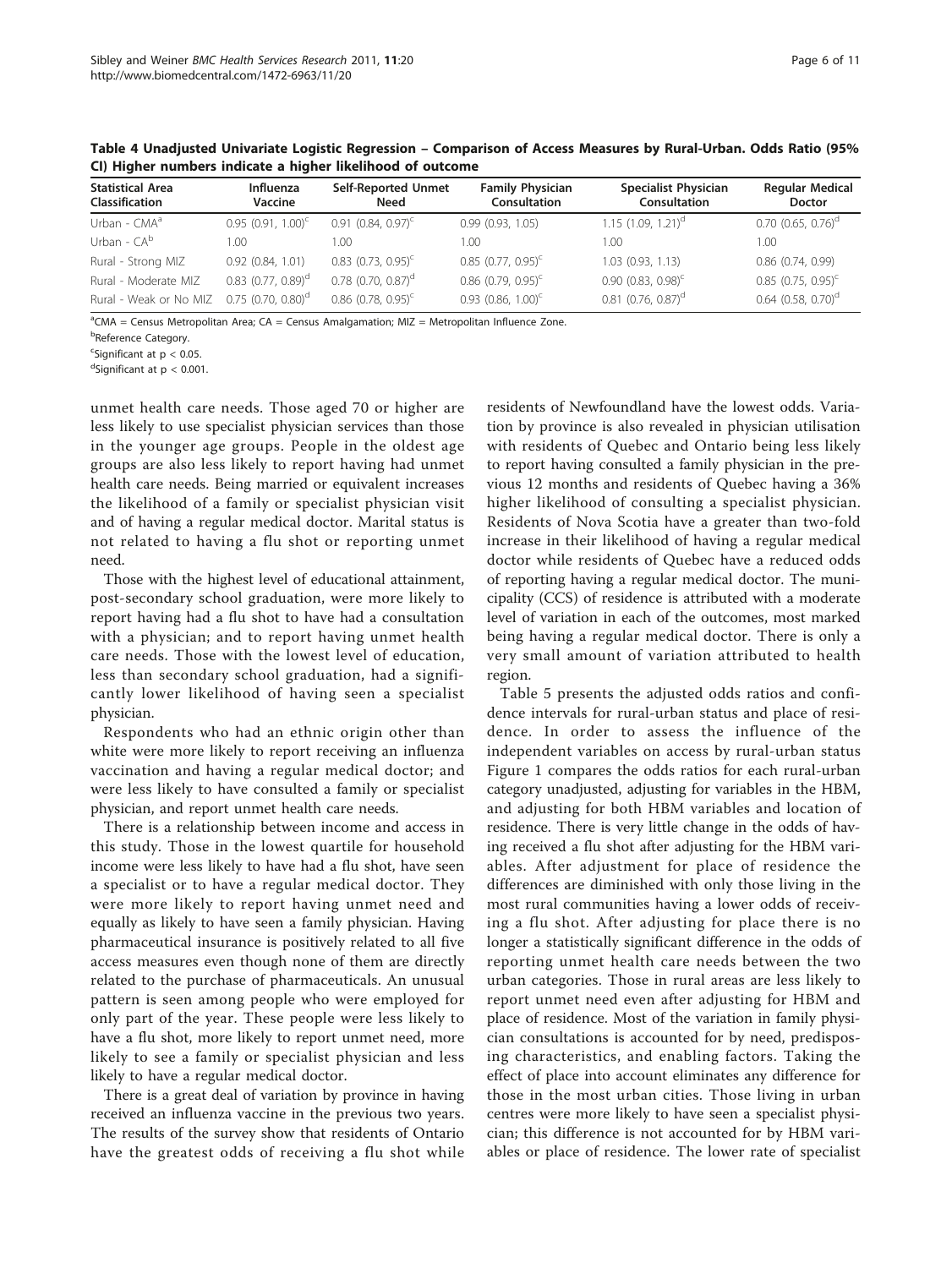| <b>Statistical Area</b><br><b>Classification</b> | <b>Influenza</b><br>Vaccine | <b>Self-Reported Unmet</b><br><b>Need</b> | <b>Family Physician</b><br>Consultation | <b>Specialist Physician</b><br>Consultation | <b>Regular Medical</b><br><b>Doctor</b> |
|--------------------------------------------------|-----------------------------|-------------------------------------------|-----------------------------------------|---------------------------------------------|-----------------------------------------|
| Urban - CMA <sup>b</sup>                         | 0.97(0.88, 1.06)            | 0.95(0.84, 1.06)                          | 1.11(1.00, 1.22)                        | $1.24$ (1.15, 1.35) <sup>d</sup>            | $0.77$ $(0.64, 0.92)^d$                 |
| Urban - $CAe$                                    | 1.00                        | 1.00                                      | .00                                     | 1.00                                        | 1.00                                    |
| Rural - Strong MIZ                               | 0.93(0.84, 1.03)            | $0.85$ (0.75, 0.97) <sup>c</sup>          | 0.99(0.89, 1.11)                        | 1.04(0.95, 1.15)                            | $0.96$ $(0.81, 1.13)$                   |
| Rural - Moderate MIZ                             | $0.93$ $(0.85, 1.02)$       | 0.83 $(0.75, 0.94)^d$                     | $1.00$ $(0.90, 1.11)$                   | 0.91(0.84, 1.00)                            | $0.89$ $(0.76, 1.04)$                   |
| Rural - Weak or No MIZ                           | $0.89(0.81, 0.98)^c$        | 0.85 (0.75, 0.96) <sup>d</sup>            | $1.01$ $(0.91, 1.12)$                   | 0.90(0.82, 0.99)                            | 0.62 (0.53, 0.74) <sup>d</sup>          |

<span id="page-6-0"></span>Table 5 Adjusted<sup>a</sup> Multilevel Logistic Regression - Comparison of Access Measures by Rural-Urban Status Odds Ratio (95% CI) Higher numbers indicate a higher likelihood of outcome

a<br>Adjusted for chronic conditions, self-rated health status, age, marital status, educational attainment, ethnic origin, having regular medical doctor, income adequacy, having pharmaceuticals insurance, and occupation class.

<sup>b</sup>CMA = Census Metropolitan Area; CA = Census Amalgamation; MIZ = Metropolitan Influence Zone.

 $c$ Significant at  $p < 0.05$ .

<sup>d</sup>Significant at p < 0.001.

<sup>e</sup>Reference Category.

utilisation by those living in the most rural areas is accounted for by province, health region, and community of residence. Those living in the most urban and the most rural are least likely to have a regular medical doctor regardless of the HBM factors or place of residence.

#### **Discussion**

The results show that there is inequity in access to health care services across the rural-urban continuum, and that some of this inequity remains once other determinants are accounted for.

The finding that there is no difference in utilization of family physicians along the rural-urban continuum have been previously reported based on data from the CCHS [[29\]](#page-9-0), as have the findings regarding urban residents being more likely to consult a specialist physician [[14,28,30,31\]](#page-9-0), These findings are likely a result of supply induced demand, where the concentration of specialist physicians in urban centres and of family physicians in smaller cities brings about higher rates of specialist physician utilisation in large cities [\[32\]](#page-9-0). This maldistribution of physicians across the country can also explain why residents of the most urban and most rural communities were less likely to have a regular medical doctor. The lower likelihood among residents in major urban cities may also be due to the availability of drop-in health clinics meaning residents can obtain care at a time and location that is convenient rather than establishing a regular medical doctor [\[33\]](#page-9-0).

Residents of rural communities were less likely to report having unmet health care needs. An optimistic interpretation of this finding is that rural residents are indeed having their health care needs met, however given their similar level of utilization of family physicians, lower usage of specialist physicians and poorer health status, this is unlikely. This result suggests different expectations of the health care system, leading to rural residents having a different threshold at which they report their needs being unmet. Researchers in Australia found that rural residents are more likely to postpone seeking care until economically or socially convenient which may influence their response to this question [[34,35\]](#page-9-0).

That a great deal of variation in access is observed between the provinces is not surprising given health care is organized and provided at the provincial level. This is particularly evident in residents of Ontario being much more likely to have received a flu shot since Ontario is the only province to have provided universal influenza vaccination coverage since the 2000-01 flu season [[36,37\]](#page-9-0). The addition of place of residence to the logistic regression model causes the odds ratios for the two most rural categories to move closer to 1, leaving only the most rural category as less likely to have a flu shot.

Variation by province is also revealed in physician utilisation, with residents of Quebec and Ontario being less likely to report having consulted a family physician; residents of Quebec having a higher likelihood of consulting a specialist physician; residents of Nova Scotia have a greater likelihood of having a regular medical doctor; and residents of Quebec have a significantly reduced odds of having a regular medical doctor. Similar results have been previously reported based on data from the Canadian National Population Health Survey (1994) [[31\]](#page-9-0) and the CCHS (2001) [[38](#page-9-0),[39](#page-9-0)].

The results from Quebec are different from the rest of the country with residents having a greater odds of seeing a specialist physician and a lower odds of seeing a family physician, they are also less likely to have a regular medical doctor. It appears as though residents of Quebec are permitted to see a specialist physician without a referral from a family physician which is different from the rest of the country where a referral is required in order to see a specialist physician. It has also been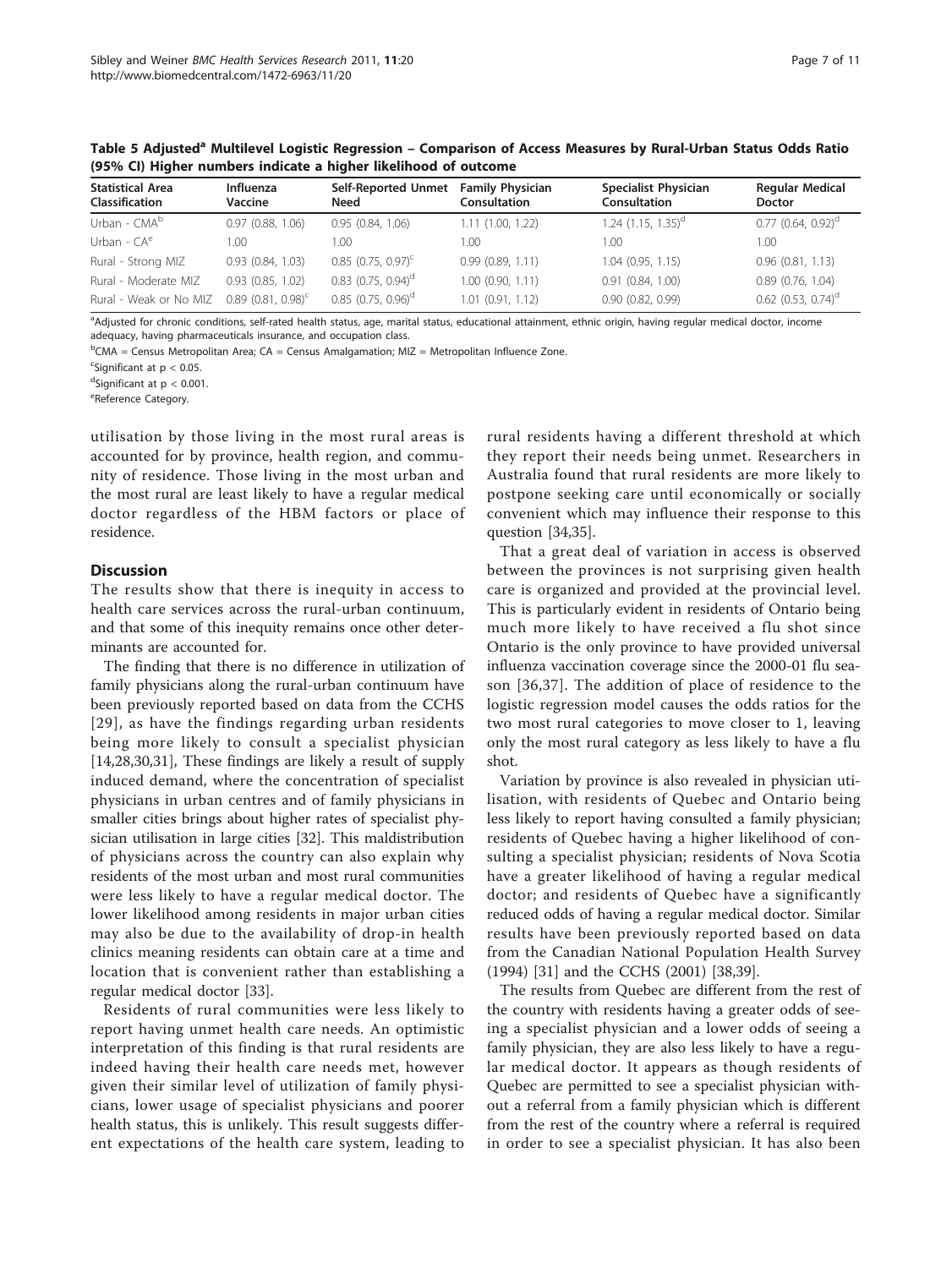<span id="page-7-0"></span>

Figure 1 Multilevel Logistic Regression Results for Rural-Urban Status and Place of Residence. <sup>a</sup> CMA = Census Metropolitan Area; CA = Census Amalgamation;  $\overline{M}Z =$  Metropolitan Influence Zone  $^b$  Model 1 = unadjusted model; Model 2 = model controls for chronic conditions, self-rated health status, age, marital status, educational attainment, ethnic origin, having regular medical doctor, income adequacy, having pharmaceuticals insurance, and occupation class; Model 3 = adjusted for variables in Model 2 as well as place of residence: province, health region, and Consolidated Census Subdivision.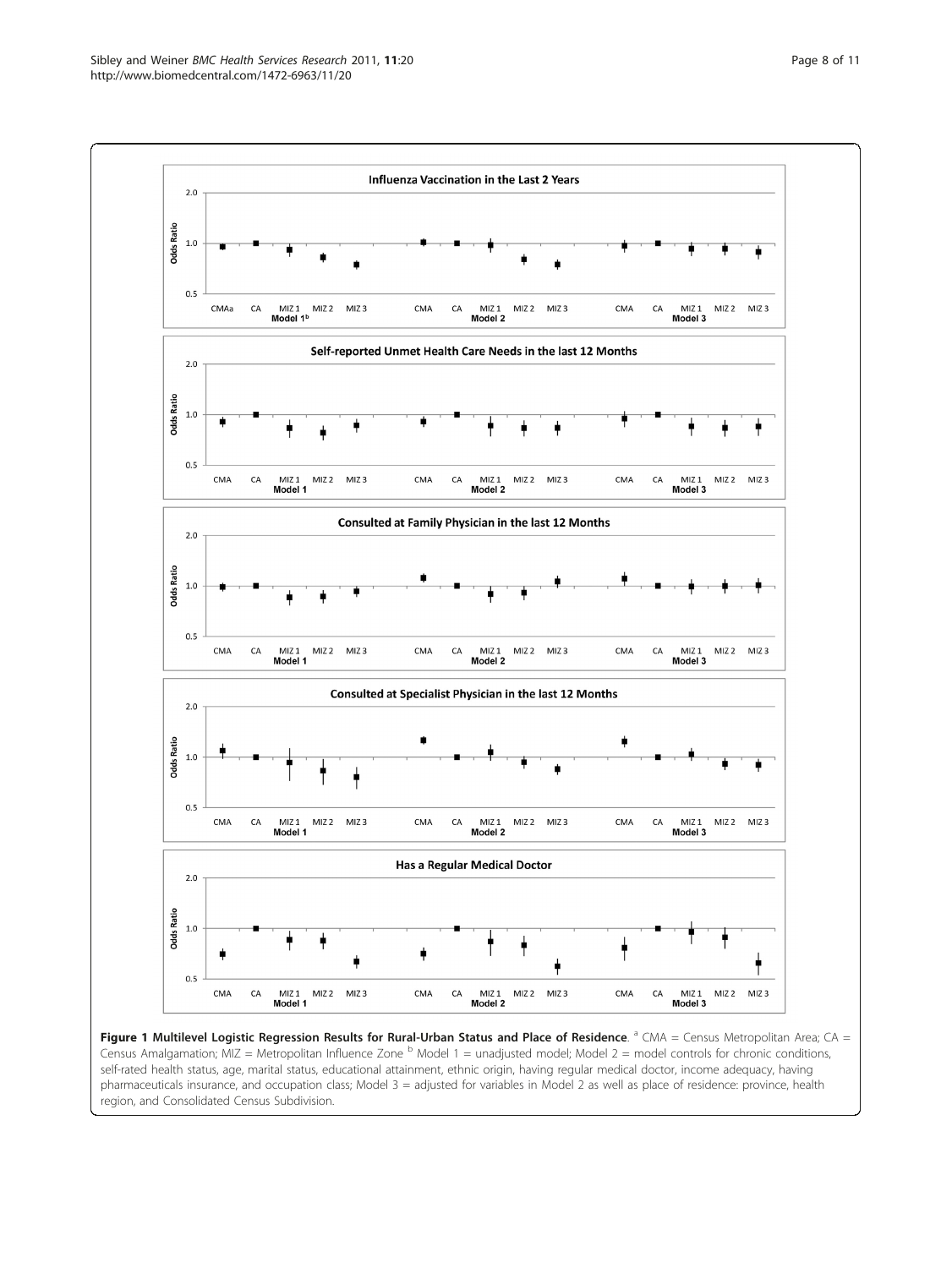<span id="page-8-0"></span>suggested that Quebecers receive more care from community health clinics and so do not report having a regular medical doctor [[33](#page-9-0)].

The CCS, or municipality, of residence is attributed with a moderate level of variation in each of the physician related outcomes, most marked being having a regular medical doctor. Municipality of residence plays a role because it is at this level at which health care resources are immediately available. People in a given community share the same geographic/physical barriers to seeking care. Community level characteristics that may influence this result include physician supply, average neighbourhood income, ethnic composition, unemployment rates, income inequality, supply of community health centres, percentage of non-citizens, or levels of educational attainment [\[40](#page-9-0)-[47](#page-10-0)]. Variation in unmet need by community may be related to resources that are available within the community. It could also be associated with expectations of the health care system which are defined in part at a community level. The addition of place of residence to the logistic regression models reduces the observed differences along the rural-urban categories and in a few cases it moves categories from showing a statistically significant difference to no differences.

Overall the small contribution from health region to each of the five outcomes is likely due, in part, to the specific survey measures being used. Although a good deal of health care services administration and planning occurs at the health region level, this is usually related to acute and long term care facilities and community care functions. In general, physician reimbursement and workforce planning occurs at the provincial level. It may also be a result of the health regions being too large and heterogeneous to reflect any place effect. A study previously done in the province of Ontario found that health regions accounted for less than 1 percent of variation in health outcomes, and that smaller jurisdictional areas reflected more of a place effect [\[48](#page-10-0)].

The limitations of this study are largely related to the design and conduct of the Canadian Community Health Survey (CCHS). Because the study is based on survey data there is a risk of a recall bias: respondents are asked to remember their utilization in the previous twelve months, and previous two years in the case of influenza vaccines. There are limitations related to the target sample of the survey, most notably the exclusion of a large number of Aboriginal Canadians through exclusion of Indian reserves, Crown land, and very remote areas. This may result in overestimating the level of access in rural areas.

The results of this study update the literature on access to health care services across the rural-urban continuum while controlling for other factors that are associated with access to care. The main strengths of this study are the use of data from a large nationally representative survey which allows for the identification of variation that might not otherwise be detected; the use of multilevel logistic modelling techniques to account for place of residence at a number of nested levels; and using the Statistical Area Classification to identify rural and urban status in six categories which provides greater sensitivity.

## Conclusions

This study highlights some areas where there is inequity in access and utilisation of care. The greatest degree of inequity is in utilisation of specialist physician services with those who reside in major urban centres or the province of Quebec being more likely to have consulted a specialist. The observed differences in self-reported unmet need present interesting questions about expectations. Further work needs to be done to understand rural residents expectations and their interpretation of the survey questions. Variation of effects across municipalities is an important area for further study and should include factors such as physician supply; travel distance required for health care; and socio-economic factors such as community income levels and proportion of the population that is Aboriginal.

Based on the findings of this study, researchers who are evaluating potential inequities in access, should at the very least include province or region of the country as a variable associated with access; and if systematic variation by health region or municipality is plausible, place of residence at these levels should also be accounted for.

An important message of this paper for health care policy makers is that despite universal health insurance coverage, inequities in access to care still exists between rural and urban residents. These inequities can be masked when evaluation is done at a very large scale with gross indicators of rural-urban and when the determinants of access, including place of residence are not taken into account. Understanding the relationship between ruralurban and other determinants will help policy makers to target interventions appropriately: to specific demographic, provincial, community, or rural categories.

## Additional material

[Additional File 1:](http://www.biomedcentral.com/content/supplementary/1472-6963-11-20-S1.PDF) Appendix - Multilevel Logistic Regression Models for All Outcomes. This document contains the odds ratios for all of the independent variables that were controlled for in the fully adjusted multilevel logistic regression models for each of the five access measures.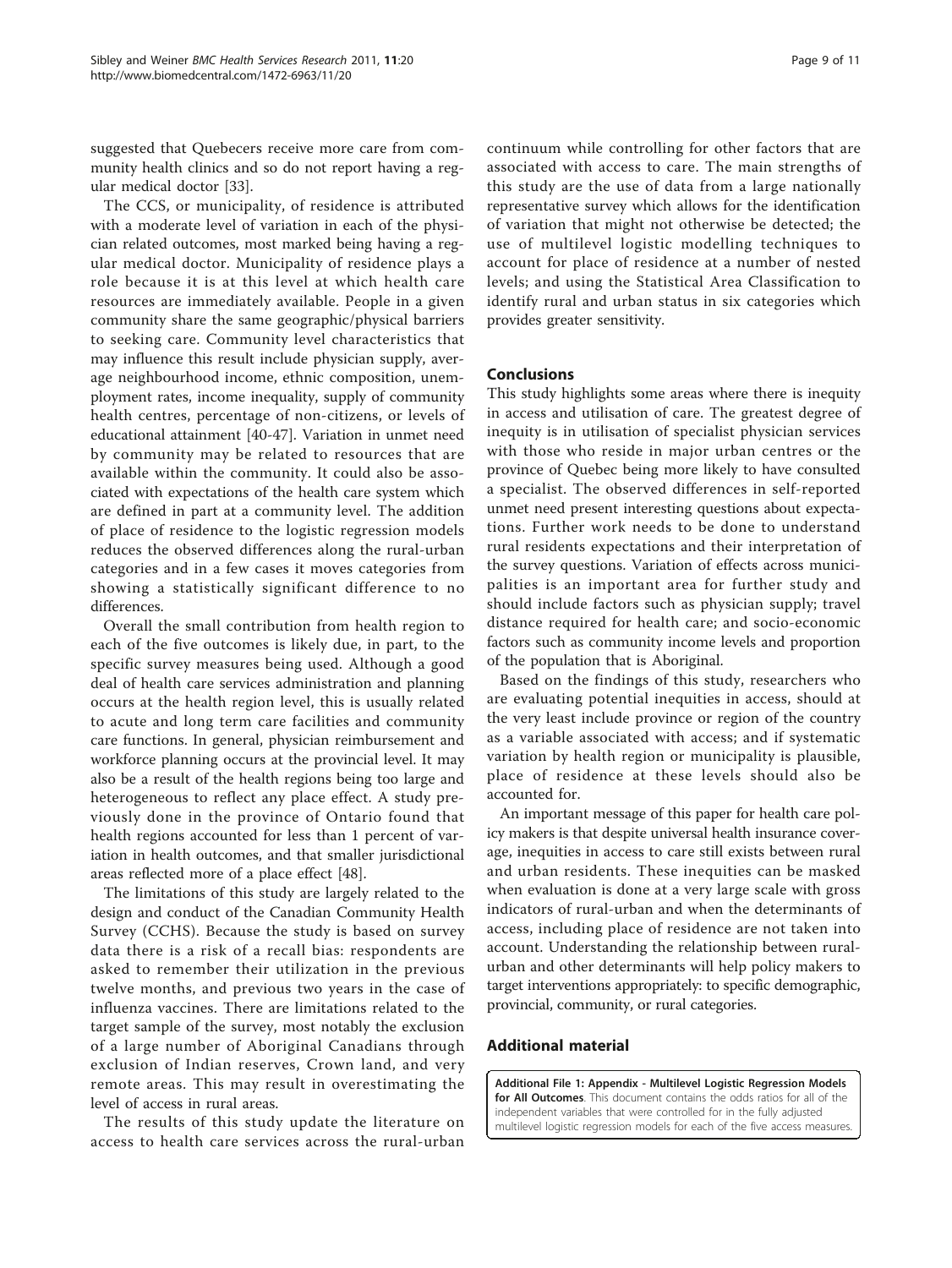#### <span id="page-9-0"></span>List of Abbreviations

CA: Census Agglomerations; CCHS: Canadian Community Health Survey; CCS: Consolidated Census Subdivisions; CHA: Canada Health Act; CI: Confidence Interval; CMA: Census Metropolitan Areas; CSD: Census Subdivisions; HBM: Health Behaviour Model; ICC: Intraclass Correlation Coefficients; MIZ: Metropolitan Influenced Zone; MOR: Median Odds Ratio; SAC: Statistical Area Classification.

#### Acknowledgements

This research was funded with a doctoral research award from the Canadian Institutes of Health Research.

#### Author details

<sup>1</sup>Institute for Clinical Evaluative Sciences, Sunnybrook Health Sciences Centre, 2075 Bayview Avenue, Toronto ON, M4N 3M5 Canada. <sup>2</sup>Health System Performance Research Network, Department of Health Policy, Management, and Evaluation, University of Toronto, 155 College Street - 425, Toronto ON, M5T 3M6 Canada. <sup>3</sup>Department of Health Policy and Management, Bloomberg School of Public Health, Johns Hopkins University, 624 N. Broadway, Baltimore MD, 21205 USA.

#### Authors' contributions

LS conceived of the study, participated in its design and coordination, performed the statistical analysis and drafted the manuscript. JW participated in the design of the study and helped to draft the manuscript. Both authors read and approved the final manuscript.

#### Competing interests

The authors declare that they have no competing interests.

#### Received: 8 April 2010 Accepted: 31 January 2011 Published: 31 January 2011

#### References

- Canada Health Act. [\[http://laws.justice.gc.ca/eng/C-6/index.html\]](http://laws.justice.gc.ca/eng/C-6/index.html).
- 2. Birch S, Abelson J: [Is reasonable access what we want? Implications of,](http://www.ncbi.nlm.nih.gov/pubmed/8080493?dopt=Abstract) [and challenges to, current Canadian policy on equity in health care.](http://www.ncbi.nlm.nih.gov/pubmed/8080493?dopt=Abstract) Int J Health Serv 1993, 23:629-653.
- 3. Wilson K, Rosenberg MW: [Accessibility and the Canadian health care](http://www.ncbi.nlm.nih.gov/pubmed/14720632?dopt=Abstract) [system: squaring perceptions and realities.](http://www.ncbi.nlm.nih.gov/pubmed/14720632?dopt=Abstract) Health Policy 2004, 67:137-148.
- 4. Marchildon GP: [The Chaoulli Case: a two-tier Magna Carta?](http://www.ncbi.nlm.nih.gov/pubmed/16323514?dopt=Abstract) Healthc Q 2005, 8:49-52, 2.
- 5. Andersen RM, Rice TH, Kominski GF: Changing the U.S. health care systemkey issues in health services, policy, and management San Francisco: Jossey-Bass; 2001.
- 6. Aday LA: [Equity, accessibility, and ethical issues: is the U.S. health care](http://www.ncbi.nlm.nih.gov/pubmed/11657446?dopt=Abstract) [reform debate asking the right questions?](http://www.ncbi.nlm.nih.gov/pubmed/11657446?dopt=Abstract) Am Behav Sci 1993, 36:724-740.
- 7. Krasnik A: [The concept of equity in health services research.](http://www.ncbi.nlm.nih.gov/pubmed/8740870?dopt=Abstract) Scand J Soc Med 1996, 24:2-7.
- 8. Smith KB, Humphreys JS, Wilson MG: [Addressing the health disadvantage](http://www.ncbi.nlm.nih.gov/pubmed/18318846?dopt=Abstract) [of rural populations: how does epidemiological evidence inform rural](http://www.ncbi.nlm.nih.gov/pubmed/18318846?dopt=Abstract) [health policies and research?](http://www.ncbi.nlm.nih.gov/pubmed/18318846?dopt=Abstract) Aust J Rural Health 2008, 16:56-66.
- 9. Kawachi I, Berkman LF: Neighborhoods and Health New York, NY: Oxford University Press; 2003.
- 10. Bernard P, Charafeddine R, Frohlich KL, Daniel M, Kestens Y, Potvin L: [Health inequalities and place: a theoretical conception of](http://www.ncbi.nlm.nih.gov/pubmed/17614174?dopt=Abstract) [neighbourhood.](http://www.ncbi.nlm.nih.gov/pubmed/17614174?dopt=Abstract) Soc Sci Med 2007, 65:1839-1852.
- 11. Davidson PL, Andersen RM, Wyn R, Brown ER: A framework for evaluating safety-net and other community-level factors on access for low-income populations. Inquiry-the Journal of Health Care Organization Provision and Financing 2004, 41:21-38.
- 12. Litaker D, Koroukian SM, Love TE: [Context and healthcare access: looking](http://www.ncbi.nlm.nih.gov/pubmed/15908847?dopt=Abstract) [beyond the individual.](http://www.ncbi.nlm.nih.gov/pubmed/15908847?dopt=Abstract) Med Care 2005, 43:531-540.
- 13. Roos LL, Walld R: [Neighbourhood, family and health care.](http://www.ncbi.nlm.nih.gov/pubmed/18047161?dopt=Abstract) Can J Public Health 2007, 98(Suppl 1):S54-S61.
- 14. Veugelers PJ, Yip AM, Elliott DC: [Geographic variation in health services](http://www.ncbi.nlm.nih.gov/pubmed/14733761?dopt=Abstract) [use in Nova Scotia.](http://www.ncbi.nlm.nih.gov/pubmed/14733761?dopt=Abstract) Chronic Dis Can 2003, 24:116-123.
- 15. Andersen RM: [Revisiting the behavioral model and access to medical](http://www.ncbi.nlm.nih.gov/pubmed/7738325?dopt=Abstract) [care: does it matter?](http://www.ncbi.nlm.nih.gov/pubmed/7738325?dopt=Abstract) J Health Soc Behav 1995, 36:1-10.
- 16. Statistics Canada: Canadian Community Health Survey 2003: User Guide for the Public Use Microdata File Ottawa ON; 2005.
- 17. National Advisory Committee on Immunization: Statement on influenza vaccination for the 2002-2003 Season. Canada Communicable Disease Report 2002, 28:1-20.
- 18. Curtis LJ, MacMinn WJ: Health care utilization in Canada: Twenty-five years of evidence. Canadian Public Policy-Analyse de Politiques 2008, 34:65-87.
- 19. Statistics Canada: 2001 Census Handbook Ottawa ON; 2002.
- 20. du Plessis V, Beshiri R, Bollman RD, Clemenson H: Definitions of Rural. Rural and Small Town Canada: Analysis Bulletin 2001, 3.
- 21. Population and Dwelling Counts, for Canada, Provinces and Territories by the Statistical Area Classification, 2001 and 1996 Census. [[http://](http://www12.statcan.ca/english/census01/products/standard/popdwell/Table-SAC.cfm) [www12.statcan.ca/english/census01/products/standard/popdwell/Table-SAC.](http://www12.statcan.ca/english/census01/products/standard/popdwell/Table-SAC.cfm) [cfm](http://www12.statcan.ca/english/census01/products/standard/popdwell/Table-SAC.cfm)].
- 22. Rambeau S, Todd K: Census Metropolitan Areas and Census Agglomeration Influenced Zones (MIZ) with Census Data Ottawa, Canada; 2000.
- Hosmer DW, Lemeshow S: Applied Logistic Regression New York, NY: John Wiley & Sons, Inc; 2000.
- 24. Snijders TAB, Bosker RJ: Multilevel Analysis: An introduction to basic and advanced multilevel modeling Trowbridge, Wiltshire: The Cromwell Press Ltd; 1999.
- 25. Luke DA: Multilevel Modeling Thousand Oaks, CA: Sage Publications Inc; 2004.
- 26. Larsen K, Merlo J: [Appropriate assessment of neighborhood effects on](http://www.ncbi.nlm.nih.gov/pubmed/15615918?dopt=Abstract) [individual health: Integrating random and fixed effects in multilevel](http://www.ncbi.nlm.nih.gov/pubmed/15615918?dopt=Abstract) [logistic regression.](http://www.ncbi.nlm.nih.gov/pubmed/15615918?dopt=Abstract) American Journal of Epidemiology 2005, 161:81-88.
- 27. Merlo J, Chaix B, Ohlsson H, Beckman A, Johnell K, Hjerpe P, Rastam L, Larsen K: [A brief conceptual tutorial of multilevel analysis in social](http://www.ncbi.nlm.nih.gov/pubmed/16537344?dopt=Abstract) [epidemiology: using measures of clustering in multilevel logistic](http://www.ncbi.nlm.nih.gov/pubmed/16537344?dopt=Abstract) [regression to investigate contextual phenomena.](http://www.ncbi.nlm.nih.gov/pubmed/16537344?dopt=Abstract) Journal of Epidemiology and Community Health 2006, 60:290-297.
- 28. Chaix B, Boelle PY, Guilbert P, Chauvin P: [Area-level determinants of](http://www.ncbi.nlm.nih.gov/pubmed/15694956?dopt=Abstract) [specialty care utilization in France: a multilevel analysis.](http://www.ncbi.nlm.nih.gov/pubmed/15694956?dopt=Abstract) Public Health 2005, 119:97-104.
- 29. Nabalamba A, Millar WJ: [Going to the doctor.](http://www.ncbi.nlm.nih.gov/pubmed/17441441?dopt=Abstract) Health Rep 2007, 18:23-35.
- Habicht J, Kunst AE: [Social inequalities in health care services utilisation](http://www.ncbi.nlm.nih.gov/pubmed/15571895?dopt=Abstract) [after eight years of health care reforms: a cross-sectional study of](http://www.ncbi.nlm.nih.gov/pubmed/15571895?dopt=Abstract) [Estonia, 1999.](http://www.ncbi.nlm.nih.gov/pubmed/15571895?dopt=Abstract) Soc Sci Med 2005, 60:777-787.
- 31. Dunlop S, Coyte PC, McIsaac W: [Socio-economic status and the utilisation](http://www.ncbi.nlm.nih.gov/pubmed/10817475?dopt=Abstract) of physicians' [services: results from the Canadian National Population](http://www.ncbi.nlm.nih.gov/pubmed/10817475?dopt=Abstract) [Health Survey.](http://www.ncbi.nlm.nih.gov/pubmed/10817475?dopt=Abstract) Soc Sci Med 2000, 51:123-133.
- 32. Pong RW, Pitblado JR: Geographic Distribution of Physicians in Canada: Beyond How Many and Where Toronto ON; 2005.
- 33. Talbot Y, Fuller-Thomson E, Tudiver F, Habib Y, McIsaac WJ: [Canadians](http://www.ncbi.nlm.nih.gov/pubmed/11212435?dopt=Abstract) [without regular medical doctors. Who are they?](http://www.ncbi.nlm.nih.gov/pubmed/11212435?dopt=Abstract) Can Fam Physician 2001, 47:58-64.
- 34. Dixon J, Welch N: [Researching the rural-metropolitan health differential](http://www.ncbi.nlm.nih.gov/pubmed/11894255?dopt=Abstract) using the '[social determinants of health](http://www.ncbi.nlm.nih.gov/pubmed/11894255?dopt=Abstract)'. Aust J Rural Health 2000, 8:254-260.
- 35. Elliott-Schmidt R, Strong J: [The concept of well-being in a rural setting:](http://www.ncbi.nlm.nih.gov/pubmed/9444122?dopt=Abstract) [understanding health and illness.](http://www.ncbi.nlm.nih.gov/pubmed/9444122?dopt=Abstract) Aust J Rural Health 1997, 5:59-63.
- 36. Langley JM, Faughnan ME: [Prevention of influenza in the general](http://www.ncbi.nlm.nih.gov/pubmed/15534315?dopt=Abstract) [population.](http://www.ncbi.nlm.nih.gov/pubmed/15534315?dopt=Abstract) CMAJ 2004, 171:1213-1222.
- 37. Kwong JC, Stukel TA, Lim J, McGeer AJ, Upshur RE, Johansen H, Sambell C, Thompson WW, Thiruchelvam D, Marra F, et al: [The effect of universal](http://www.ncbi.nlm.nih.gov/pubmed/18959473?dopt=Abstract) [influenza immunization on mortality and health care use.](http://www.ncbi.nlm.nih.gov/pubmed/18959473?dopt=Abstract) PLoS Med 2008, 5:e211.
- 38. Asada Y, Kephart G: [Equity in health services use and intensity of use in](http://www.ncbi.nlm.nih.gov/pubmed/17349059?dopt=Abstract) [Canada.](http://www.ncbi.nlm.nih.gov/pubmed/17349059?dopt=Abstract) BMC Health Serv Res 2007, 7:41.
- 39. Allin S: Does Equity in Healthcare Use Vary across Canadian Provinces? Healthcare Policy/Politiques de Sante 2008, 3:83-99.
- 40. Andersen RM, Yu H, Wyn R, Davidson PL, Brown ER, Teleki S: [Access to](http://www.ncbi.nlm.nih.gov/pubmed/12508702?dopt=Abstract) [medical care for low-income persons: how do communities make a](http://www.ncbi.nlm.nih.gov/pubmed/12508702?dopt=Abstract) [difference?](http://www.ncbi.nlm.nih.gov/pubmed/12508702?dopt=Abstract) Med Care Res Rev 2002, 59:384-411.
- 41. Auchincloss AH, Van Nostrand JF, Ronsaville D: [Access to health care for](http://www.ncbi.nlm.nih.gov/pubmed/11813730?dopt=Abstract) [older persons in the United States: Personal, structural, and](http://www.ncbi.nlm.nih.gov/pubmed/11813730?dopt=Abstract) [neighborhood characteristics.](http://www.ncbi.nlm.nih.gov/pubmed/11813730?dopt=Abstract) Journal of Aging and Health 2001, 13:329-354.
- 42. Brown ER, Davidson PL, Yu HJ, Wyn R, Andersen RM, Becerra L, Razack N: Effects of community factors on access to ambulatory care for lowerincome adults in large urban communities. Inquiry-the Journal of Health Care Organization Provision and Financing 2004, 41:39-56.